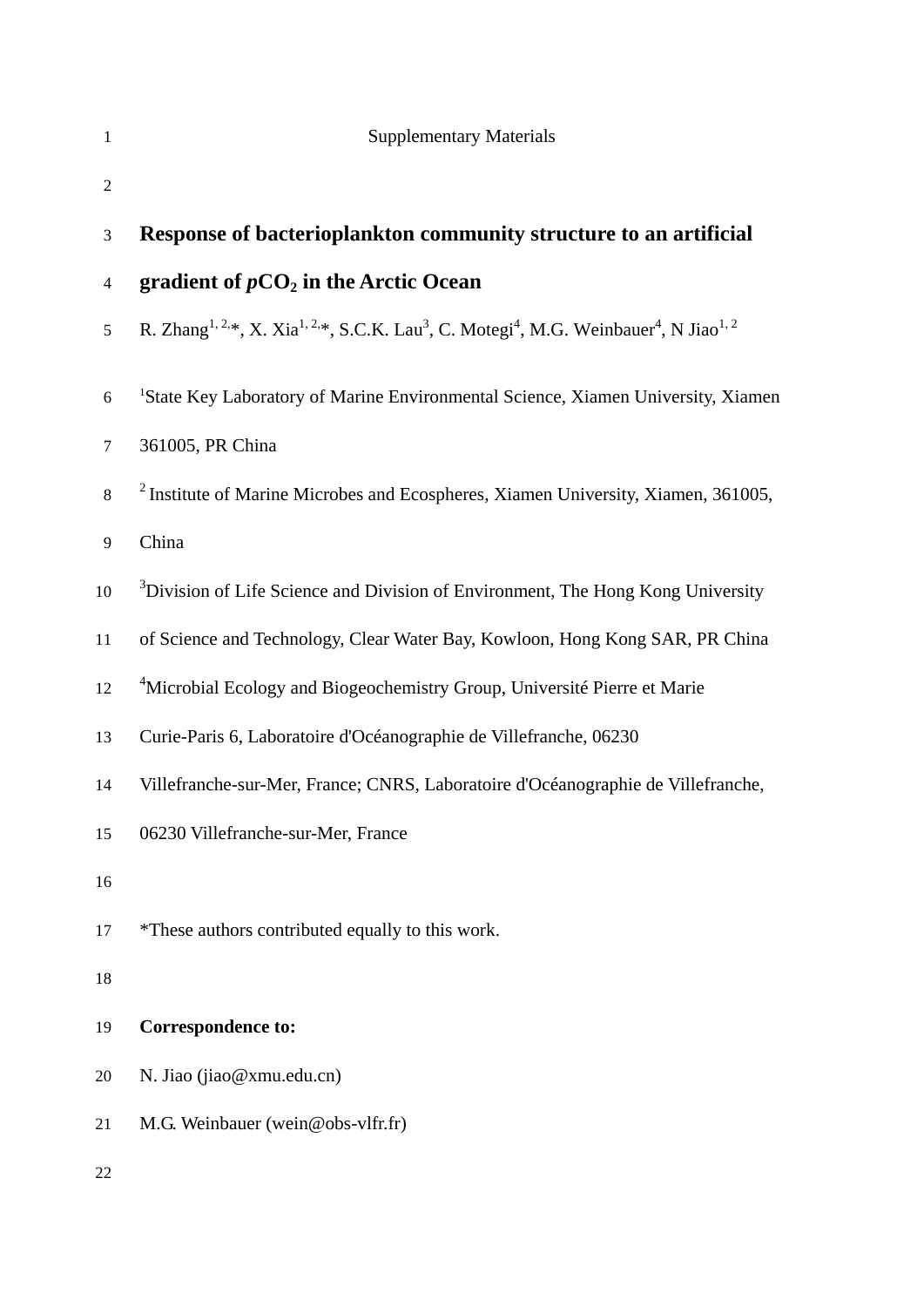1 Fig. S1. MDS plots, based on single enzyme digested T-RFLP analysis, showing 2 bacterial community dynamics during mesocosm experiment. A: displaying





8

7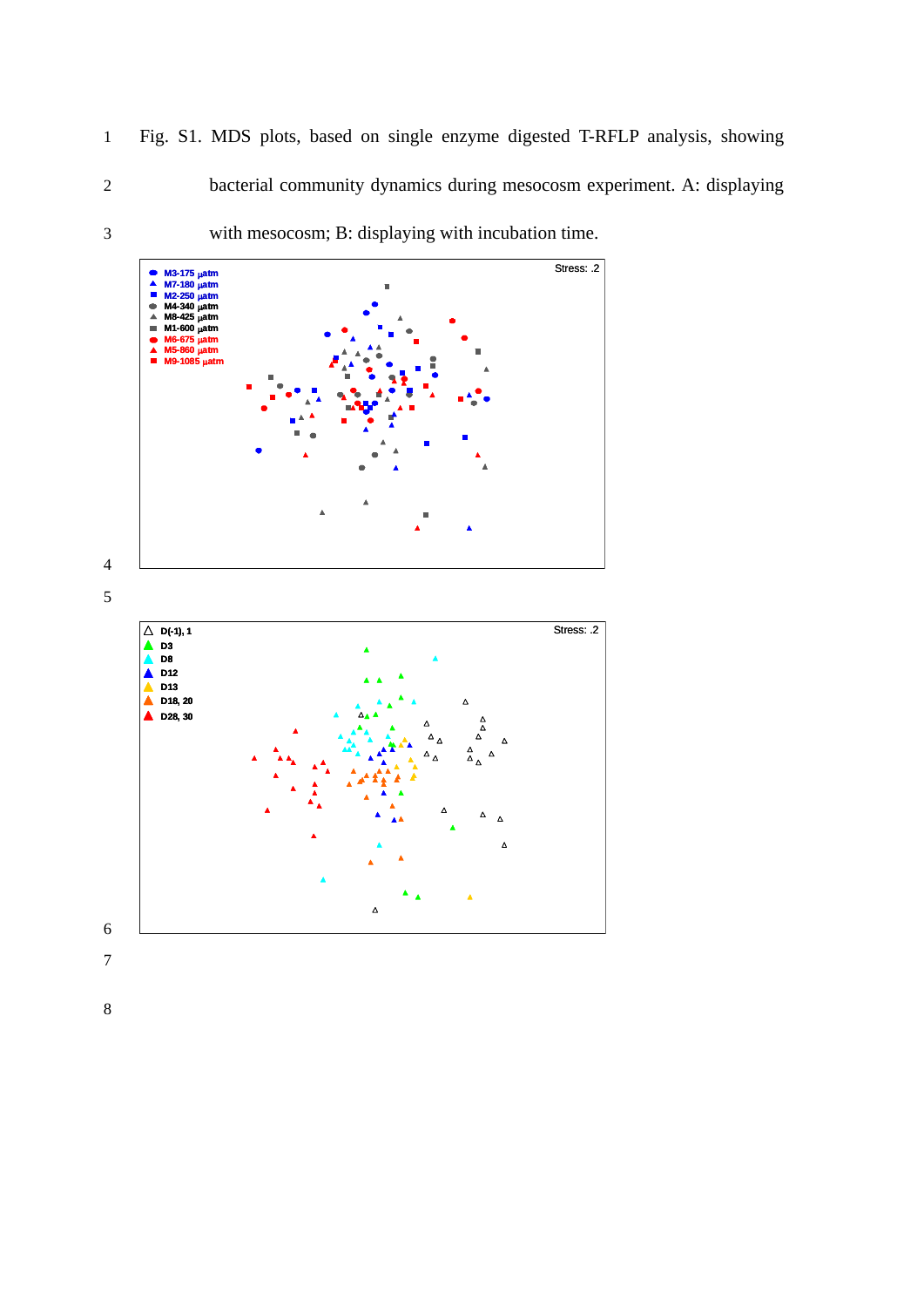1 Fig. S2. Rare fraction analysis of eight clone libraries constructed for Day30 samples.





3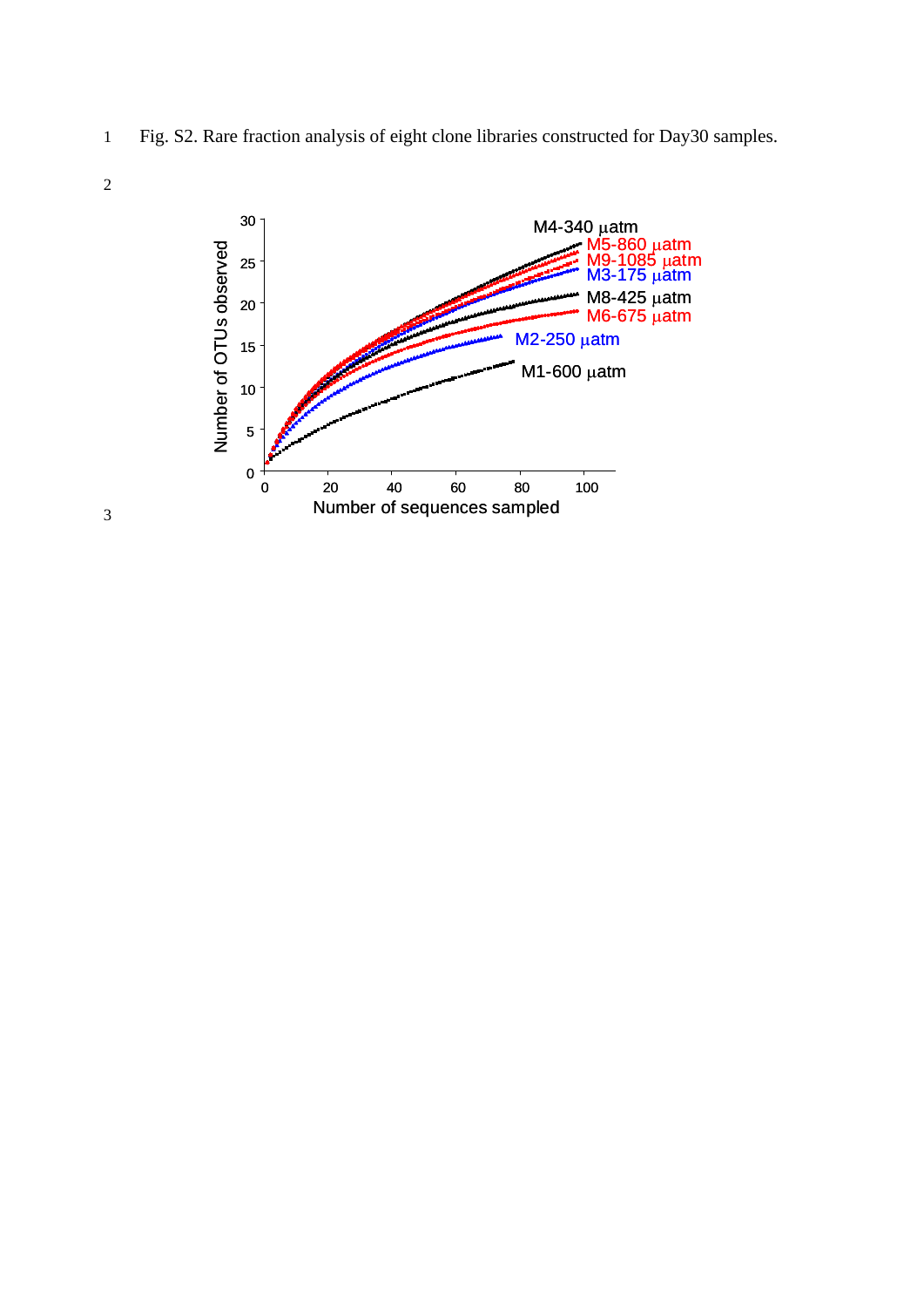|               | M3-175 uatm     | M7-180 uatm     | $M2-250$ uatm   | M4-340 uatm     | M8-425 µatm     | $M1-600$ uatm   | M6-675 µatm     | M5-860 uatm     | M9-1085 uatm |
|---------------|-----------------|-----------------|-----------------|-----------------|-----------------|-----------------|-----------------|-----------------|--------------|
| M3-175 µatm   |                 |                 |                 |                 |                 |                 |                 |                 |              |
| $M7-180$ uatm | $-0.041(89, 2)$ |                 |                 |                 |                 |                 |                 |                 |              |
| $M2-250$ uatm | $-0.063(98, 3)$ | $-0.022(70.3)$  |                 |                 |                 |                 |                 |                 |              |
| M4-340 µatm   | $-0.059(97.1)$  | $-0.021(69, 8)$ | $-0.058(99.0)$  |                 |                 |                 |                 |                 |              |
| M8-425 µatm   | $-0.053(94.8)$  | $-0.026(73, 5)$ | $-0.055(96.9)$  | $-0.036(88, 7)$ |                 |                 |                 |                 |              |
| $M1-600$ uatm | $-0.030(79.0)$  | $-0.014(62.0)$  | 0.007(34, 4)    | $-0.033(82, 5)$ | $-0.020(66.1)$  |                 |                 |                 |              |
| M6-675 µatm   | $-0.008(50, 7)$ | 0.035(14.9)     | $-0.003(43, 6)$ | $-0.019(71.5)$  | $-0.015(63, 8)$ | $-0.017(63, 8)$ |                 |                 |              |
| M5-860 uatm   | $-0.050(96, 5)$ | $-0.036(89, 9)$ | $-0.030(83, 8)$ | $-0.030(84.5)$  | $-0.049(97, 0)$ | $-0.030(80.5)$  | $-0.005(50.5)$  |                 |              |
| M9-1085 uatm  | $-0.024(71.5)$  | 0.011(32.0)     | $-0.020(70.7)$  | $-0.013(62, 3)$ | $-0.053(98.6)$  | $-0.018(63, 7)$ | $-0.017(68, 1)$ | $-0.024(76, 2)$ |              |

Table S1. ANOSIM analysis based on the matrix of T-RF position and peak area showing similarity among nine mesocoms. R statistic and significance level (%) are shown for each pair comparison.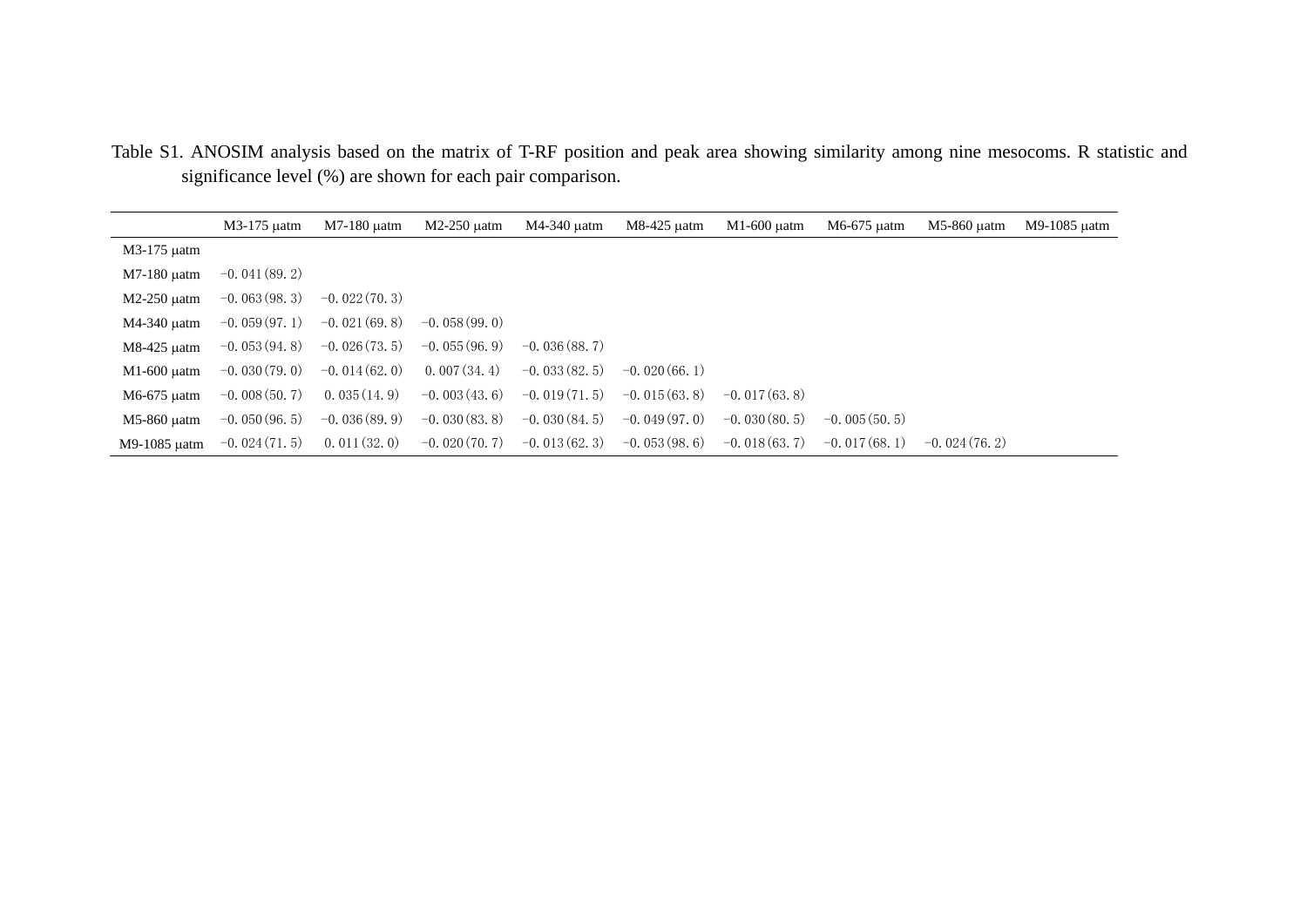|                  | $D(-1)$ | D1     | D <sub>3</sub> | D <sub>4</sub> | D <sub>5</sub> | D7     | $\mathbf{D}8$ | D10    | D <sub>12</sub> | D13    | D14 | D <sub>16</sub> | D18 | D <sub>20</sub> | D <sub>22</sub> | D <sub>24</sub> | D <sub>26</sub> | $\mathbf{D}28$ | D  |
|------------------|---------|--------|----------------|----------------|----------------|--------|---------------|--------|-----------------|--------|-----|-----------------|-----|-----------------|-----------------|-----------------|-----------------|----------------|----|
|                  |         |        |                |                |                |        |               |        |                 |        |     |                 |     |                 |                 |                 |                 |                | 30 |
| $D(-$            |         |        |                |                |                |        |               |        |                 |        |     |                 |     |                 |                 |                 |                 |                |    |
| 1)               |         |        |                |                |                |        |               |        |                 |        |     |                 |     |                 |                 |                 |                 |                |    |
|                  | 0.343(  |        |                |                |                |        |               |        |                 |        |     |                 |     |                 |                 |                 |                 |                |    |
| D1               | 0.6)    |        |                |                |                |        |               |        |                 |        |     |                 |     |                 |                 |                 |                 |                |    |
|                  | 0.427(  | 0.051( |                |                |                |        |               |        |                 |        |     |                 |     |                 |                 |                 |                 |                |    |
| D <sub>3</sub>   | 0.2)    | 19.1)  |                |                |                |        |               |        |                 |        |     |                 |     |                 |                 |                 |                 |                |    |
|                  | 0.574(  | 0.163( | $-0.034($      |                |                |        |               |        |                 |        |     |                 |     |                 |                 |                 |                 |                |    |
| D4               | 0.1)    | 4.9)   | 62.4)          |                |                |        |               |        |                 |        |     |                 |     |                 |                 |                 |                 |                |    |
|                  | 0.702(  | 0.421( | 0.09(13)       | 0.111(         |                |        |               |        |                 |        |     |                 |     |                 |                 |                 |                 |                |    |
| D <sub>5</sub>   | 0.1)    | 0.1)   | .9)            | 3.6)           |                |        |               |        |                 |        |     |                 |     |                 |                 |                 |                 |                |    |
|                  | 0.643(  | 0.313( | 0.117(9)       | 0.148(         | 0.142(         |        |               |        |                 |        |     |                 |     |                 |                 |                 |                 |                |    |
| D7               | 0.1)    | 0.2)   | .5)            | 2.9)           | 3.8)           |        |               |        |                 |        |     |                 |     |                 |                 |                 |                 |                |    |
|                  | 0.928(  | 0.580( | 0.592(0)       | 0.381(         | 0.621(         | 0.123( |               |        |                 |        |     |                 |     |                 |                 |                 |                 |                |    |
| D <sub>8</sub>   | 0.1)    | 0.1)   | .1)            | 0.1)           | 0.1)           | 4.3)   |               |        |                 |        |     |                 |     |                 |                 |                 |                 |                |    |
| D1               | 0.613(  | 0.319( | 0.365(0)       | 0.296(         | 0.431(         | 0.163( | 0.271(        |        |                 |        |     |                 |     |                 |                 |                 |                 |                |    |
| $\mathbf{0}$     | 0.1)    | 0.7)   | .5)            | 0.6)           | 0.1)           | 3.5)   | 0.5)          |        |                 |        |     |                 |     |                 |                 |                 |                 |                |    |
| D1               | 0.674(  | 0.447( | 0.565(0)       | 0.466(         | 0.735(         | 0.442( | 0.574(        | 0.120( |                 |        |     |                 |     |                 |                 |                 |                 |                |    |
| $\boldsymbol{2}$ | 0.2)    | 0.1)   | .1)            | 0.1)           | 0.1)           | 0.1)   | 0.1)          | 7.5)   |                 |        |     |                 |     |                 |                 |                 |                 |                |    |
| D1               | 0.511(  | 0.515( | 0.554(0)       | 0.428(         | 0.589(         | 0.352( | 0.709(        | 0.155( | 0.298(          |        |     |                 |     |                 |                 |                 |                 |                |    |
| 3                | 0.2)    | 0.2)   | .1)            | 0.1)           | 0.1)           | 0.1)   | 0.1)          | 3.6)   | 0.1)            |        |     |                 |     |                 |                 |                 |                 |                |    |
| D1               | 0.600(  | 0.533( | 0.638(0)       | 0.595(         | 0.742(         | 0.505( | 0.848(        | 0.321( | 0.281(          | 0.069( |     |                 |     |                 |                 |                 |                 |                |    |

Table S2. ANOSIM analysis based on the matrix of T-RF position and peak area showing similarity among incubation days. R statistic and significance level (%) are shown for each pair comparison.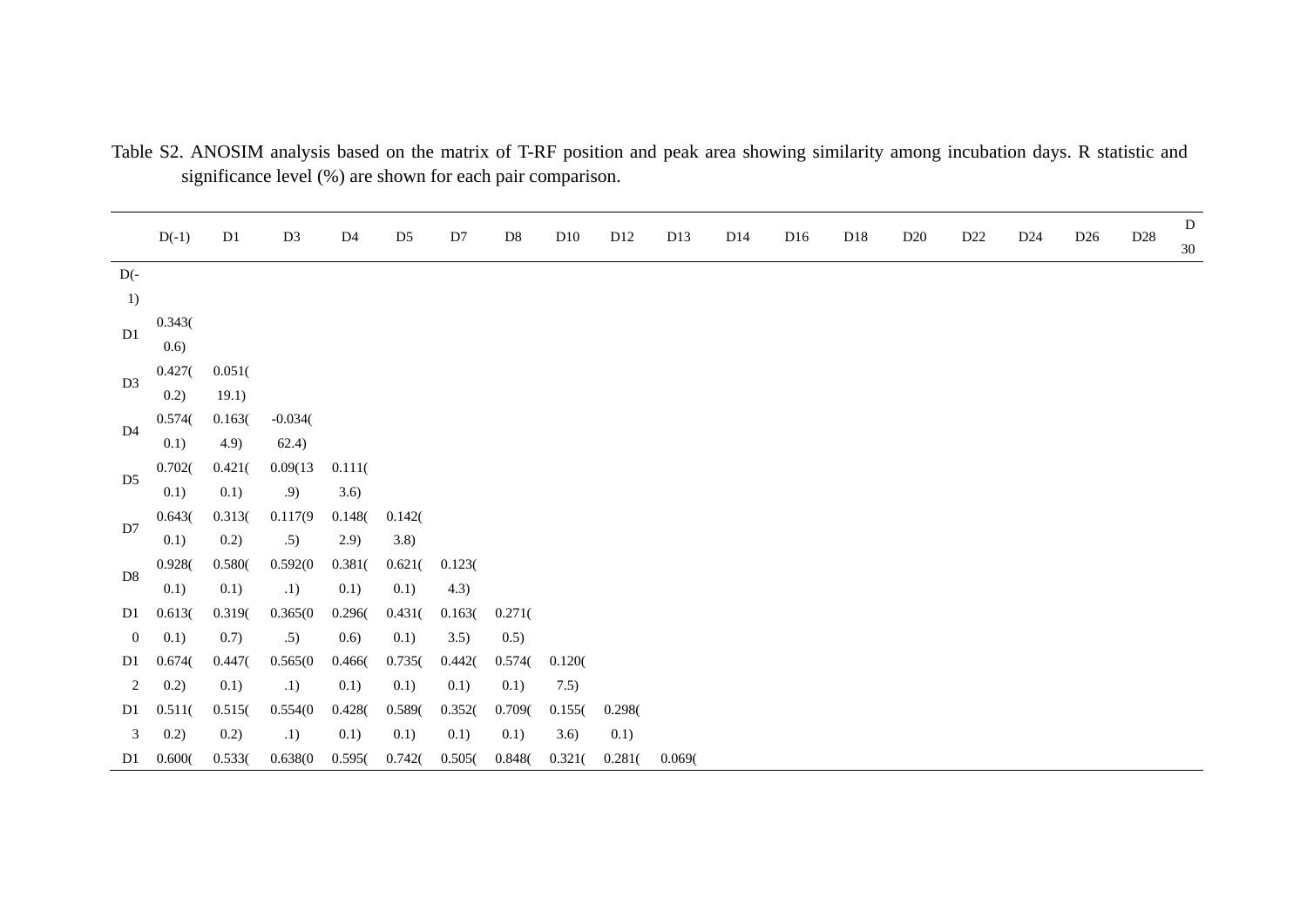| $\overline{4}$ | 0.1)   | 0.1)   | .1)      | 0.1)   | 0.1)   | 0.1)   | 0.1)   | 0.1)   | (0.4)  | 18.3)  |        |        |        |        |        |        |        |        |
|----------------|--------|--------|----------|--------|--------|--------|--------|--------|--------|--------|--------|--------|--------|--------|--------|--------|--------|--------|
| D1             | 0.614( | 0.573( | 0.721(0) | 0.626( | 0.828  | 0.482( | 0.744( | 0.192( | 0.182( | 0.132( | 0.057( |        |        |        |        |        |        |        |
| 6              | 0.1)   | 0.1)   | .1)      | 0.1)   | 0.1)   | 0.1)   | 0.1)   | 5.3)   | 5.3)   | 5.3)   | 22.3)  |        |        |        |        |        |        |        |
| D1             | 0.7250 | 0.597( | 0.611(0) | 0.538( | 0.685( | 0.421( | 0.505( | 0.193( | 0.226( | 0.152( | 0.221( | 0.003( |        |        |        |        |        |        |
| 8              | 0.2)   | 0.1)   | .1)      | 0.1)   | 0.1)   | 0.1)   | 0.1)   | 1.3)   | (0.3)  | 1.4)   | 0.2)   | 40.8)  |        |        |        |        |        |        |
| D <sub>2</sub> | 0.909( | 0.752( | 0.771(0) | 0.657( | 0.798  | 0.621( | 0.606( | 0.342( | 0.301( | 0.418( | 0.450( | 0.113( | 0.035( |        |        |        |        |        |
| $\overline{0}$ | 0.1)   | 0.1)   | .1)      | 0.1)   | 0.1)   | 0.1)   | 0.1)   | 0.2)   | 0.1)   | 0.1)   | 0.1)   | 10.8)  | (22.8) |        |        |        |        |        |
| D <sub>2</sub> | 0.824( | 0.626( | 0.650(0) | 0.592( | 0.754( | 0.545( | 0.619( | 0.284( | 0.390( | 0.417( | 0.478  | 0.224( | 0.066( | 0.052( |        |        |        |        |
| 2              | 0.1)   | 0.1)   | .1)      | 0.1)   | 0.1)   | 0.1)   | 0.1)   | 0.1)   | 0.1)   | 0.1)   | 0.1)   | 1.6)   | 12.2)  | 18.6   |        |        |        |        |
| D <sub>2</sub> | 0.911( | 0.659( | 0.684(0) | 0.635( | 0.836( | 0.636( | 0.612( | 0.365( | 0.459( | 0.547( | 0.609( | 0.299( | 0.164( | 0.034( | 0.051( |        |        |        |
| 4              | 0.1)   | 0.1)   | .1)      | 0.1)   | 0.1)   | 0.1)   | 0.1)   | (0.9)  | 0.2)   | 0.2)   | 0.1)   | (0.6)  | (2.9)  | 27.6)  | 24.0   |        |        |        |
| D <sub>2</sub> | 0.9430 | 0.653( | 0.818(0  | 0.684( | 0.934( | 0.712( | 0.761( | 0.540( | 0.641( | 0.824( | 0.854( | 0.673( | 0.528( | 0.542( | 0.268  | 0.209( |        |        |
| 6              | 0.1)   | (0.1)  | .2)      | 0.1)   | 0.1)   | 0.1)   | 0.1)   | 0.1)   | 0.2)   | 0.1)   | 0.1)   | 0.2)   | 0.2)   | 0.1)   | 1.8)   | 3.9    |        |        |
| D <sub>2</sub> | 0.951( | 0.794( | 0.838(0) | 0.750( | 0.891( | 0.848  | 0.759( | 0.519( | 0.484( | 0.780  | 0.679( | 0.464( | 0.474( | 0.522( | 0.312( | 0.405( | 0.106( |        |
| 8              | 0.1)   | 0.1)   | .1)      | 0.1)   | 0.1)   | 0.1)   | 0.1)   | 0.1)   | 0.1)   | 0.1)   | 0.1)   | 0.2)   | 0.1)   | 0.1)   | (0.3)  | 0.1)   | 11.0)  |        |
| D <sub>3</sub> | 0.939( | 0.810( | 0.901(0) | 0.750( | 0.967( | 0.866( | 0.948( | 0.719( | 0.875( | 0.863( | 0.943( | 0.828  | 0.650( | 0.825( | 0.517( | 0.574  | 0.222( | 0.351( |
| $\overline{0}$ | 0.1)   | 0.1)   | .1)      | 0.1)   | 0.1)   | 0.1)   | 0.2)   | 0.1)   | 0.1)   | 0.1)   | 0.1)   | 0.1)   | 0.2)   | 0.1)   | 0.1)   | 0.1)   | 1.5)   | 0.1)   |